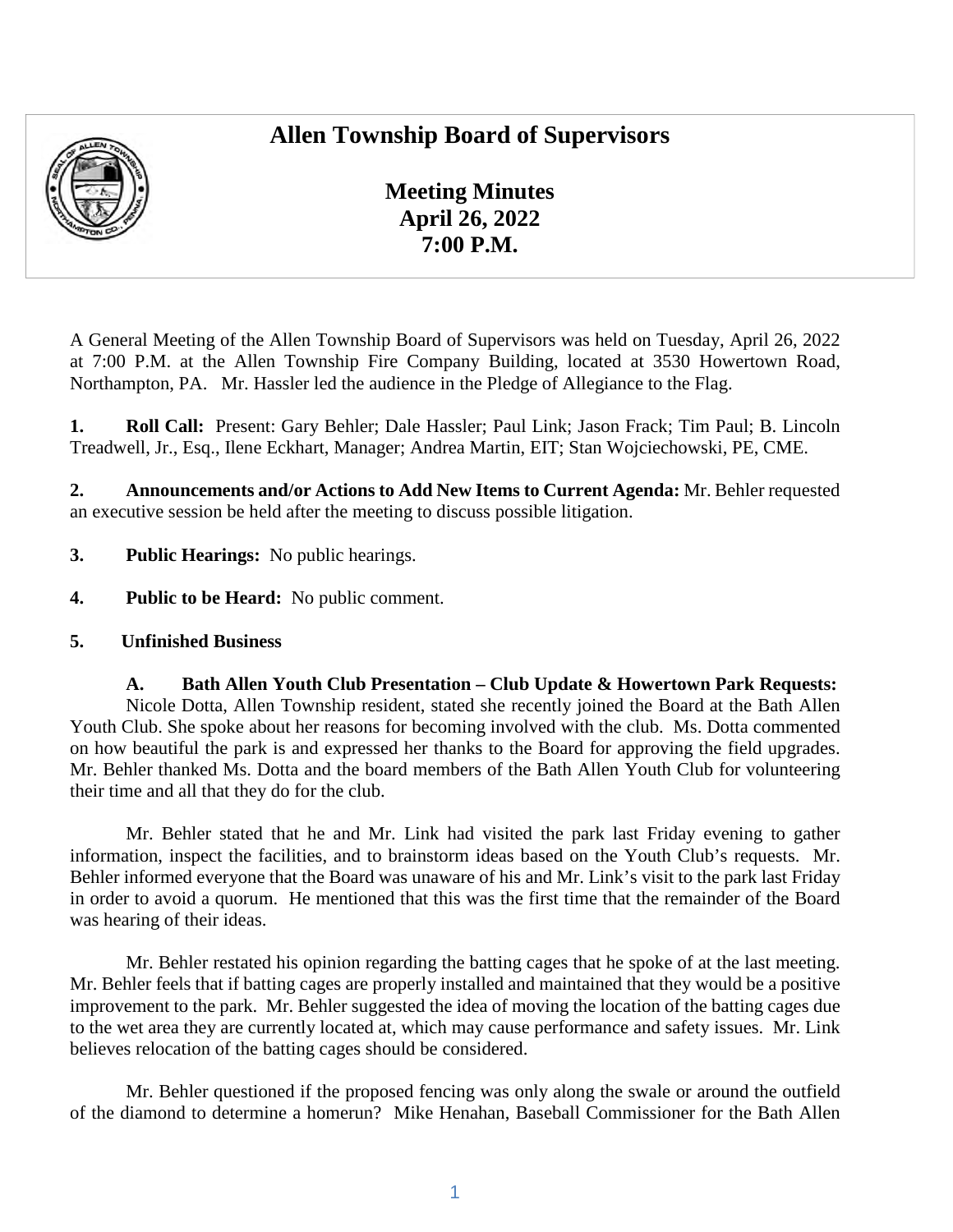Youth Club, clarified that they were requesting a fence for Field 2, which is the main field used and is located by the snack stand, for both keeping players out of the swale and for homeruns. Mr. Henahan stated that a fence on this field would be beneficial, especially on the left side of the field, since the older players are able to hit the ball further and into the swale. This causes many balls to end up in the swale and results in players running into the swale. Mr. Henahan stated that per league standards, it is all in play. Regarding the fencing, Mr. Behler felt that since he has had an opportunity to review the issue, he has a different perspective regarding the space for passive use. Mr. Behler stated that fencing should be considered. Mr. Link stated that at some point he would like to see all the fields fenced in. He mentioned that by keeping the baseball fields contained, it would open up space for other activities at the park.

Mr. Behler reiterated his stance against advertising at the park. Mr. Link also did not like the idea of advertising at a Township park. Ms. Dotta stated that she had agreed with Mr. Behler after listening to the last meeting. Ms. Dotta stated that they were looking for an opportunity to recognize those who had donated to the club and that they could find other ways to do so. She agreed that it is a public park and is not the place for advertising. Mr. Behler stated that if there was a need for additional funding that a conversation could be had, but that it did not seem to be the case. Ms. Dotta mentioned that while they have big dreams for the club, they are currently a small organization. She would like the possibility to revisit a funding conversation in the future.

Ms. Dotta requested the Boards opinion on the signage for the "Home of Bath Allen Youth Club" sign. Mr. Link stated that he would be okay with a sign recognizing the Bath Allen Youth Club. Ms. Dotta offered to share their schedule with the Township in order for the public to be informed of any games that would be occurring at the park. She stated that opening day is the  $7<sup>th</sup>$  and there will be additional activity at the park for this reason.

Mr. Hassler voiced his opinion of the proposals. He stated that he was in agreement with Mr. Behler regarding the batting cages and the fence. He noted that he was adamant regarding his opinion on the signage. Mr. Hassler stated that the park is funded by the tax payers of Allen Township. He stated that if a sign in recognition of the club were to be placed at the park he would rather it list Allen first such as "Home of Allen & Bath Youth". Ms. Dotta stated this would need to be discussed with their board. Mr. Henahan was against the name change of their organization for signage purposes and stated that it would undo the entire program. He stated it would need to be "Bath Allen" but could mention Allen Township elsewhere on the sign. The Bath Allen Youth Club will come up with suggestions for the sign that will incorporate Allen Township.

Mr. Behler brought up the idea of forming a committee from the park perspective that could consist of possibly two supervisors, a few members of the Bath Allen Youth Club and the Tri-Boro Soccer Club, along with a few nearby residents of the park. He feels by forming a committee that everyone's point of view can be taken into consideration. The proposed committee would also look into any improvements that can be made without overburdening the park. Mr. Link agreed with forming a committee. He stated that any club or organization that uses the Township parks should be a part of the committee. He also mentioned that the Kreidersville Covered Bridge Association should be a part of the committee if one is formed.

Mr. Behler made a motion obtain bids for both single and double batting cages and bids for fencing around the main field; seconded by Mr. Link. On the motion, by roll call vote, all Supervisors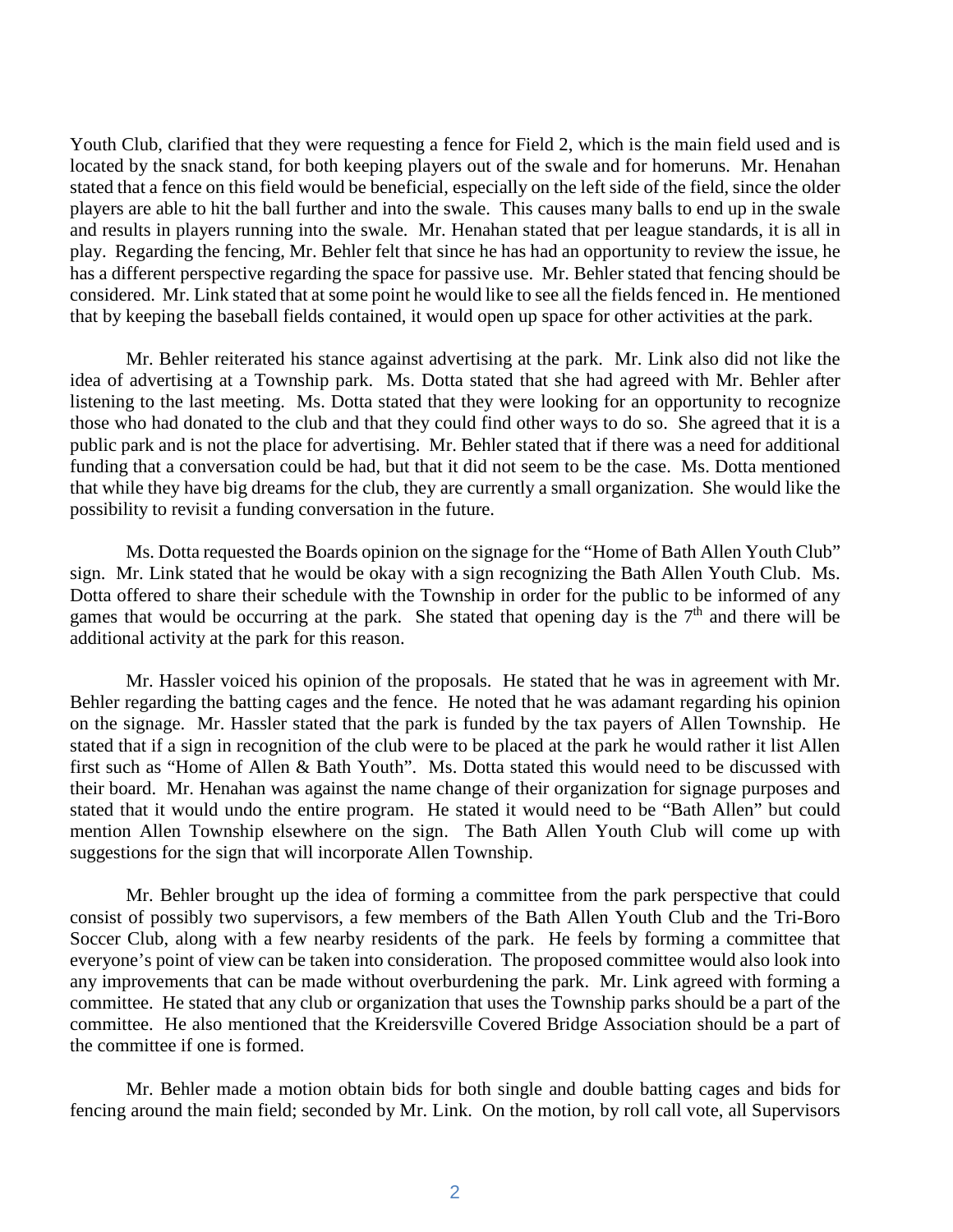present voted yes. Mr. Behler made a motion to form an Ad Hoc Committee for Howertown Park; seconded by Mr. Link. On the motion, by roll call vote, all Supervisors present voted yes. Mr. Behler recommended that discussion of a permanent Parks & Recreation Committee be added to a future agenda. Mr. Behler requested that a once a year meeting be scheduled to occur between the Township and the Bath Allen Youth Association. He also requested that the Bath Allen Youth Association send over their end of year financial reports.

**B. Radar Drive – Private Driveway Status and Request for Release of Security:** Josepf Fitzpatrick, local counsel for Rockefeller Group, provided an update and background on Radar Drive. He stated Radar Drive was originally intended to be a public street and was approved as such. The road was planned to connect Willowbrook Road in Allen Township to Weaversville Road in East Allen Township. Mr. Fitzpatrick stated that Radar Drive is regularly used by FedEx and other occupants on it. He stated it makes the most sense at this point to privatize Radar Drive. Mr. Fitzpatrick states an agreement has been prepared with their solicitor stating that Radar Drive will be private and maintained privately. Mr. Fitzpatrick stated that this agreement would not preclude the current or any future property owner to request that Radar Drive be made public again. Mr. Fitzpatrick noted that the current property owner, the Leigh Valley Airport Authority, would also need to sign the agreement but the Township's approval of the agreement must be completed first.

Mr. Fitzpatrick also wanted to discuss the final letter of credit which remains posted to secure improvements for the Rockefeller projects including Willowbrook Road and intersections. Mr. Fitzpatrick asked for the letter of credit to be released.

Mr. Treadwell commented that both the making Radar Drive a private road and the release of security arose when Rockefeller requested for the release of the letter of credit. Mr. Treadwell stated that Stan Wojciechowski, the Township Engineer, did not believe that Radar Drive was constructed properly. Mr. Treadwell stated that after multiple conversations on the topic one option was that it could be made a private road rather than remove and reconstruct the entire road. In order to do this, Mr. Treadwell stated that notes on the plans had to be revised and the conditions of approval, which was what Mr. Fitzpatrick was referring to. Mr. Treadwell stated that this would be recorded as a private road until if or when it would ever become a public road. Mr. Treadwell stated that Radar Drive is currently owned by the Airport Authority and there are easement agreements with the occupants of lot 4 and FedEx. This allows occupants of lot 4 and FedEx ability to use the road and maintenance of the road. Mr. Treadwell stated that if the Board agreed to make Radar Drive private than the issues with the construction of the road would no longer be an issue at this time. In regards to the stripping, Mr. Wojciechowski stated that a plan has been put together that is awaiting PennDOTs approval before the stripping can be implemented. Mr. Treadwell questioned the cost of the stripping and if it would be minimal since the project is just about done and the Township is holding close to a million dollars with the letter of credit.

Mr. Hassler questioned the future plans for the property to the east of Radar Drive. He expressed his reservations about if and when that property would be developed and the amount of traffic that would be coming out onto Willowbrook Road. He stated that he was concerned that if it is a private road that Allen Township would have no input regarding the road. Mr. Fitzpatrick stated that this development would be years into the future, if at all. He stated that the Board may request, in the future, that Radar Drive become a public road but there are no plans as of now. Mr. Treadwell reminded Mr. Hassler that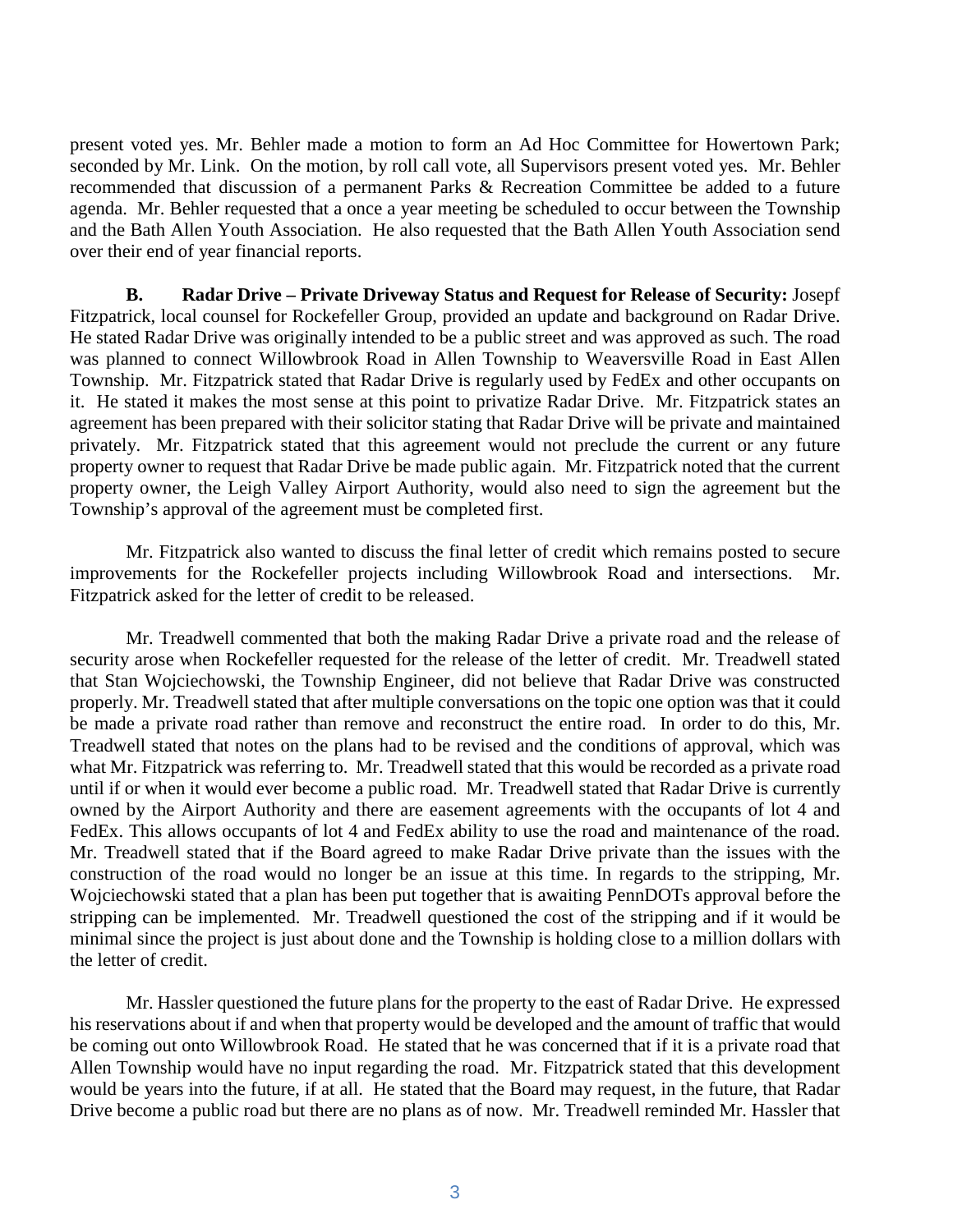there is a condition in the approvals for the Rockefeller and FedEx projects that Radar Drive cannot be extended into East Allen without the Allen Township Board of Supervisors approval whether it is a private or public road. Mr. Hassler expressed his reservations despite this condition. Mr. Fitzpatrick stated that the short-term goal is to remove any indicators that the Township is responsible for Radar Drive or anything that happens on it. Mr. Behler questioned Mr. Wojciechowski of the inadequacy of the road as is it currently constructed. Mr. Wojciechowski explained how the contractor built the road and why he believes it was not constructed properly. Mr. Behler questioned how the construction of the road would impact the Township if it was ever requested to be made public. Mr. Treadwell replied that in the event of the Township being asked to take ownership of the road, inspections and discussions with the owner would take place again and security would be required. Further, if the road is not constructed to Township standards and it will not be fixed before the Township taking ownership, than the Board can decline to take ownership of the road. Mr. Treadwell commented that the Board does have a say with regards to extending the road into East Allen. Mr. Behler believes the public should not be responsible for a road that leads nowhere at this time. Mr. Behler made a motion to accept Radar Drive as a private road and execute the memorandum of private road; seconded by Mr. Link. On the motion, by roll call vote, Mr. Paul – yes; Mr. Frack – yes; Mr. Link – yes; Mr. Behler – yes; Mr. Hassler – no. Mr. Behler made a motion to reduce the letter of credit to 15% of the original amount as the maintenance bond; seconded by Mr. Link. On the motion, by roll call vote, Mr. Paul – yes; Mr. Frack – yes; Mr. Link – yes; Mr. Behler – yes; Mr. Hassler – no.

**C. Draft Request for Proposals – Facilities Study:** Ms. Eckhart provided background on the request. She stated that this would be a request for proposals to do a feasibility study of Township owned structures in order to obtain proposals for the Boards future review. Mr. Behler requested that a space or shared space for the Emergency Management Coordinator be included. Mr. Hassler feels this would be included with the conference and training room area. Mr. Krill, Emergency Management Coordinator, addressed the Board that as a Township, there should be an area available for use as an emergency operations center. Mr. Krill explained that a training area is acceptable so long as it has computer capabilities and phone jacks available. Mr. Krill also mentioned that having a TV that has the capability to share a computer screen would be useful as well as a locked closet or storage area for EMC related items such as plans and copies. Mr. Krill mentioned that there are grants available for upgrading facilities. Mr. Link made a motion to proceed with the issuance of the draft request for proposals relating to the facilities study; seconded by Mr. Paul. On the motion, by roll call vote, all Supervisors present voted yes.

## **6. New Business**

**A. Proposal to Purchase Four Additional Sewer Flow Ultrasonic Level Sensors:** Ms. Eckhart provided information regarding the proposal and stated that this would be in addition to other sensors already deployed. These sensors would improve readings in low flow conditions. She indicated this is important due to low flow presenting a septic condition which is not desirable in the public interceptor mains. The quoted price of the four additional sensors is \$5,500.00. Mr. Behler made a motion to approve the purchase for four additional sewer flow ultrasonic level sensors in the amount of \$5,500.00; seconded by Mr. Paul. On the motion, by roll call vote, all Supervisors present voted yes.

**7. Public to be Heard:** Gene Clater, 75 Arrowhead Lane, spoke about his concerns regarding Radar Drive and the traffic study completed in years prior. Mr. Clater expressed concern regarding the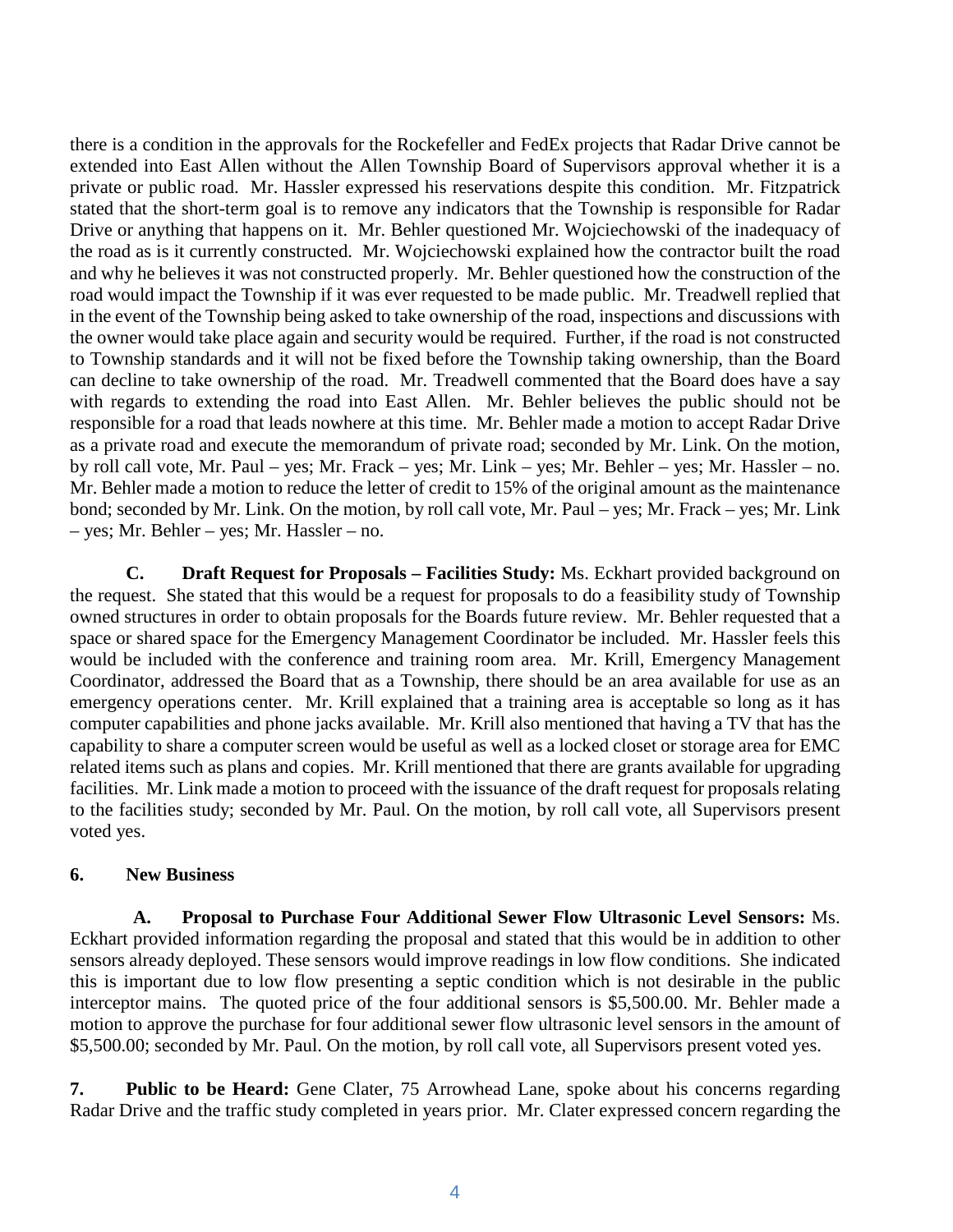former traffic study completion date in comparison to the current traffic and the increased truck traffic. He agreed with Mr. Hassler that if Radar Drive was to be extended into East Allen Township that it would create more traffic in Allen Township and that there should be a discussion about the possible impacts that Allen Township would face if Radar Drive was extended into East Allen Township. Mr. Treadwell mentioned the condition in the memorandum related to this. Mr. Clater wanted to make sure that this condition was preserved for posterity.

Irving Kemp, 8416 Seemsville Road, East Allen Township; Maggie Kemp, Seemsville Road; Chris & Shirley Cesanek, 7380 Seemsville Road; Alice Nagy, 2575 Seemsville Road, along with other individuals in attendance at the meeting voiced their concerns regarding the Northampton Generating Company. Henry Zelinski, a representative from the Northampton Generating Company was in attendance at the meeting and offered to answer any questions. Those in attendance were able to speak about their concerns and ask their questions. Mr. Zielinski answered questions asked and provided information about the Northampton Generating Company and their business practices. Mr. Zielinski stated that many complaints have been received from multiple municipalities and boroughs and that the company is working diligently to resolve the complaints and improve their company for the communities they haul material through.

Mr. Zielinski spoke of the increased energy demand and that while they are not engaged in data mining, they are suppling power to the grid. He stated that they are fully staffed due to the increased energy demand. An individual in attendance asked to clarify if Northampton Generating Company was involved with bitcoin. Mr. Zielinski stated that they are not involved in this and they are unsure where this idea arouse from.

Mr. Zielinski stated that the material being transported is waste coal, white ash, and beneficial use ash. He stated that the ash is transported and used for mine site reclamation. Many voiced concerns over the toxicity of the material and the impact it will have on the area due to the material flying out of the trucks during transport. One individual provided a handout from Physicians for Social Responsibility titled "Coal Ash Toxics: Damaging to Human Health" which listed the dangers of coal ash on health and on the environment. Mr. Zielinski stated that the fly ash is analyzed and tested for trace elements. He said that from testing this material is equivalent to what is already in most individual's front yards.

Mr. Zielinski stated that the trucks currently in use are using tarps to cover the material. Mr. Behler questioned Mr. Zielinski if there were plans to switch the type of trucks and containment systems being used to prevent fly ash. Mr. Zielinski stated that they are have plans to switch to dry bulk containers and that they are working on this.

Another resident questioned where the waste coal comes from. Mr. Zielinski answered that it comes from anywhere up in north eastern Pennsylvania such as Hazelton, Wilkes-Barre, and Schuylkill County. He also confirmed that there are no dump sites in the Palmerton area, which receive any material from the Northampton Generating Company facility.

The Northampton Generating Company has resorted to using state roads such as Seemsville Road, Kreidersville Road, and Airport Road due to the trucks being unable to use the Cementon Bridge. Mr. Behler questioned Mr. Zielinski if once the Cementon Bridge is repaired, if the Northampton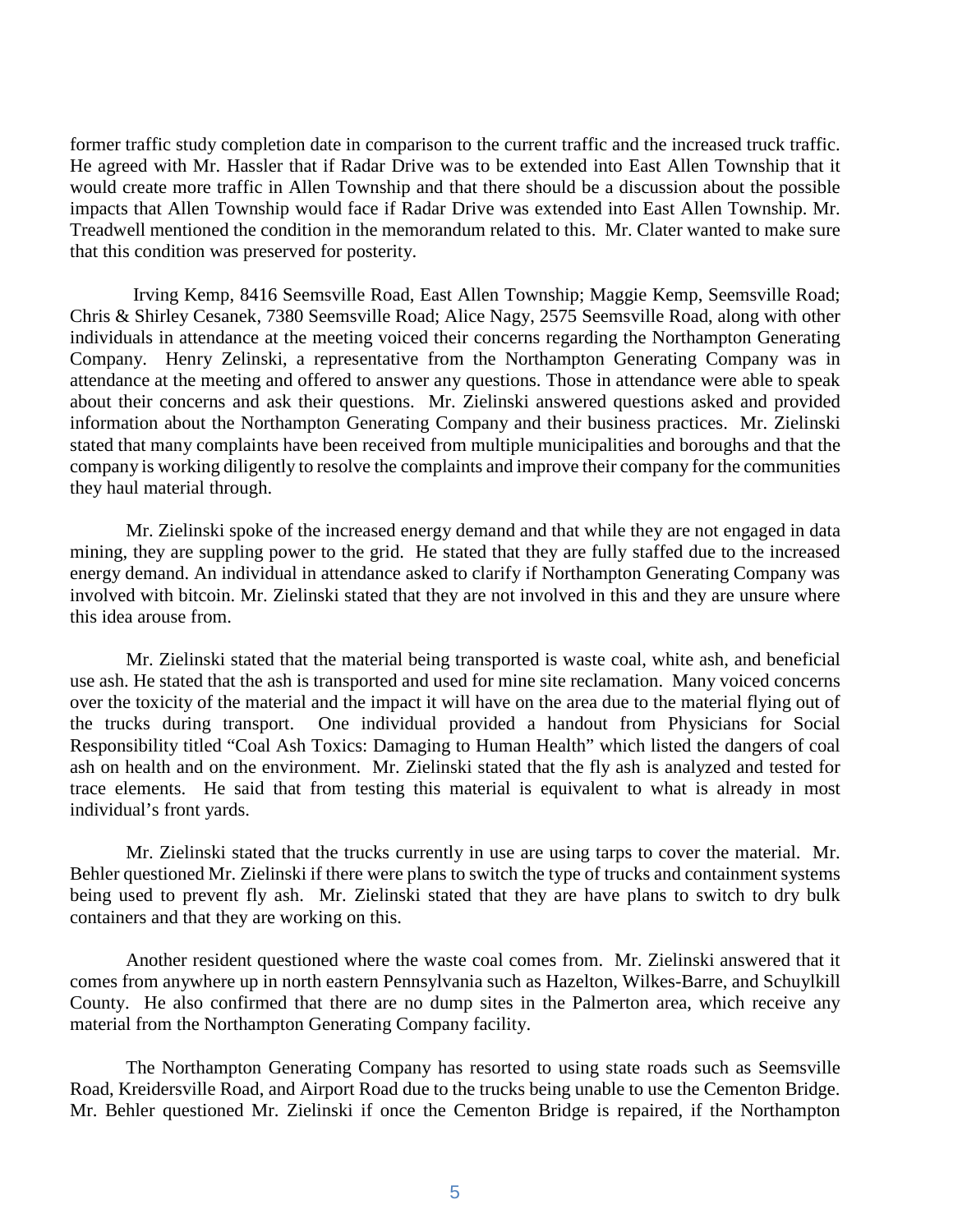Generating Company would utilize that route rather than Seemsville Road and Kreidersville Road. Mr. Zielinski confirmed that they would utilize the bridge once it is replaced. He also mentioned that the company is speaking with the political constituents of the area to push for the Cementon Bridge to be repaired. The company is evaluating alternative routes at this time.

 Mr. Cesanek along with others questioned the number of trucks using Seemsville Road per day. Mr. Zielinski responded that there is approximately 160 trucks per day from 3:30am until 9pm using Seemsville Road. Mr. Zielinski stated that they operate every day of the week with Monday through Thursday having extended hours, Friday and Saturday being single shifts, and Sunday not having a start time until 6am.

The early trucking and use of jake brakes is another complaint that many of the individuals in attendance spoke of. Mr. Zielinski stated that drivers are told not to use the jake brakes. Mr. Cesanek questioned the ramifications for drivers using jake brakes. He stated that the punishment is not allowing the driver to work for several days depending on the offense number. Ms. Cesanek questioned if signage can be placed restricting the use of jake brakes on Seemsville Road. Mr. Link explained that this is a PennDOT road. He stated that the Township has already tried to request and suggest signage.

Mr. Zielinski reported that the drivers are not hired by Northampton Generating Company. The drivers are independent contractors from 15 different trucking companies. Northampton Generating Company is working to obtain a fleet manager. Mr. Zielinski also suggested finding residents on the roadways of concern that would allow the company to install Wi-Fi cameras facing the roadway to monitor the trucks and drivers. This would help with complaints of malfunctioning tarps over material as well as driver conduct such as speeding and use of jake brakes. Mr. Cesanek offered to allow installation of a camera on his property for this purpose. Mr. Link questioned Mr. Zielinski if any of the trucks were equipped with GPS monitors. Mr. Zielinski stated that some are but others are not and they do not have record of which trucks are equipped.

Ms. Nagy was upset that this appearance by the Northampton Generating Company representative was not advertised on the agenda. She stated that there were many other people who had questions and concerns but were not able to attend. Mr. Zielinski stated that he will stay in contact with the Township and the other communities with concerns. He hopes to provide updates on progress being made to remedy the complaints.

**8.** Announcements: There will be a short executive session following tonight's meeting to discuss possible litigation.

**9. Adjournment:** There being no further comments or business the meeting adjourned at 8:36 PM.

Respectfully submitted,